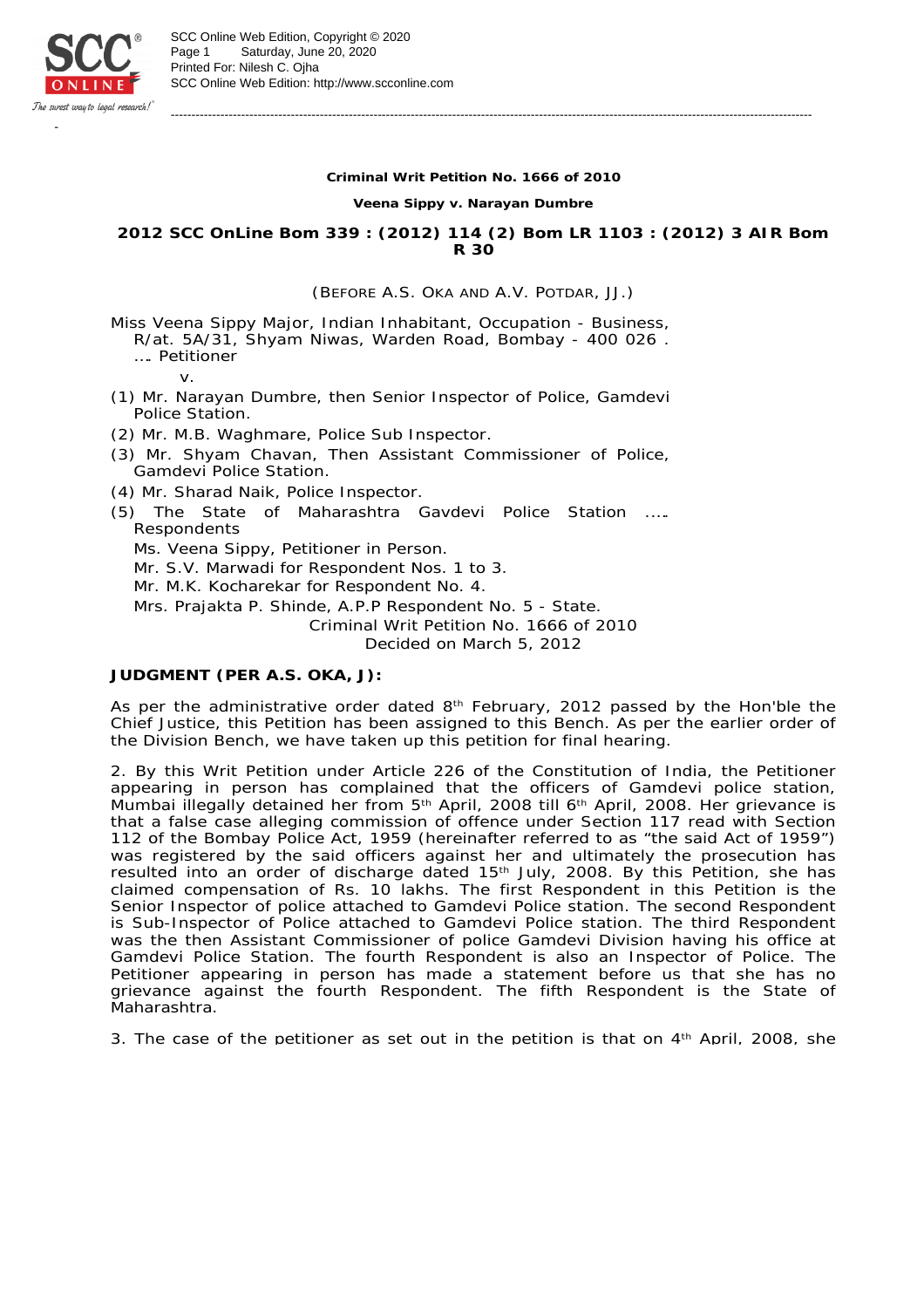

SCC Online Web Edition: http://www.scconline.com Printed For: Nilesh C. Ojha Page 2 Saturday, June 20, 2020 SCC Online Web Edition, Copyright © 2020

had lodged a complaint with Gamdevi police station. She visited the said police station on  $5<sup>th</sup>$  April, 2008 for collecting the copy of the First Information Report (for short 'F.I.R') which she was expecting to be registered on the basis of her copmplaint. According to her case, she reached the police station at about 5.00 p.m. Her case is that when she asked for a copy of the F.I.R., the second Respondent who was the officer on duty very rudely told her that no F.I.R has been registered and it is not going to be registered. Her case is that the first and third respondents were present at the police station at the relevant time. On the first floor of the police station, there is an office of the third respondent who was at the relevant time, the Assistant Commissioner of Police of Gamdevi Division. The case of the Petitioner is that though his visiting hours are 4.00 to 6.00 p.m., after noticing the presence of the Petitioner, the third respondent closed his chamber from inside and sent a message to the Petitioner to wait for 10 minutes. Afterwards the third Respondent told the petitioner that she should meet him at 6.00 p.m. as he was busy. Her case is that after knocking at his door repeatedly without any response, she was told to go down to the Duty Officer and register the FIR.

-----------------------------------------------------------------------------------------------------------------------------------------------------------

4. According to the case of the petitioner, she informed the first and third Respondents that if the FIR was not registered, she would proceed to Mr. Rakesh Maria, Joint Commissioner of Police (Crime). Upon telling this, the second respondent at the behest of the first respondent started saying in very derogatory manner that he had seen many like the petitioner and he would teach her a lesson. The second respondent thereupon informed the petitioner to go to Nair hospital in Mumbai for medical checkup. The petitioner informed the first and second respondents that when she had visited the police station previous night for registering the FIR, she was taken to Nair hospital for the check-up. The allegation of the petitioner is that thereupon the first respondent tried to snatch the statement in her hand and called upon the petitioner to produce the papers of the medical check-up conducted earlier night. The petitioner informed the first respondent that she was unable to do so and it was the duty of the one Mr. Nitin Mane who was the officer on duty in the police station at the relevant time to provide the papers of medical check-up. It is alleged by the Petitioner that the first and second respondents called a lady constable. Her grievance is that the second respondent and the lady constable manhandled her and forcibly made her sit down. She alleged that she was overpowered by the police personnel. Her allegation is that she was forcibly taken to Nair Hospital for check-up and thereafter, she was taken to Azad Maidan police lock up where she was detained. She stated that on the way to Azad Maidan police lock-up, the second Respondent asked her about her family details when the petitioner disclosed that she only has a very sick mother at home. She stated that after she was put up in the police lock-up, she repeatedly asked on what charges she has been imprisoned but, there was no reply. She stated that an assurance was given that she would be released at 7.30 p.m. Thereafter, she was told that she would released at 8.30 p.m. She stated that she was not released. On the next day at about 12.30 p.m., she was taken to the Court of the learned Metropolitan Magistrate which is known as Esplanade Court. She stated that she explained to the learned Magistrate that she has been falsely implicated and on application made by her, she was released on bail on Personal Bond in the sum of Rs. 700/-. She stated that the case before the learned Magistrate was adjourned from time to time. She stated that when the case was fixed on 21<sup>st</sup> April, 2008, the concerned police officer failed to turn up when the learned Magistrate admonished the other police person present on the ground that no charge sheet was filed. She stated that she was given charge sheet only on  $26<sup>th</sup>$  May, 2008. Though several chances were given to the prosecution witnesses to appear, none appeared and finally on  $15<sup>th</sup>$  July, 2008 the learned Magistrate discharged the petitioner.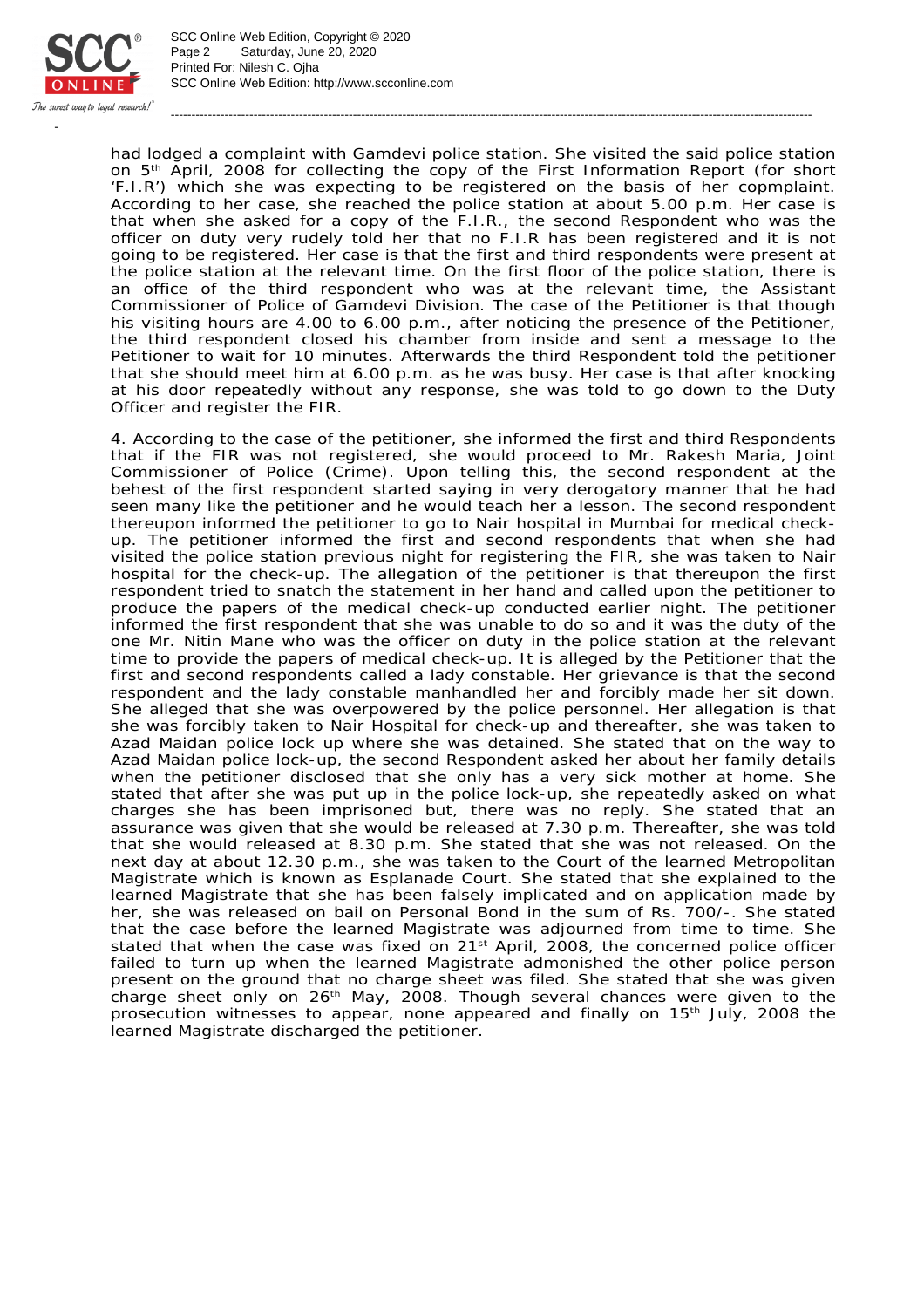

SCC Online Web Edition: http://www.scconline.com Printed For: Nilesh C. Ojha Page 3 Saturday, June 20, 2020 SCC Online Web Edition, Copyright © 2020

5. The case made out by the Petitioner is that she was shown as arrested in gross breach of the directions issued by the Apex Court in the case of *D.K. Basu* v. *State of West Bengal* [AIR 1997 SC 610]. She stated that there was no arrest panchanama drawn evidencing the alleged arrest and no information about the alleged arrest was conveyed to her mother. Her contention is that the Respondents have violated the fundamental right of the petitioner under Article 21 of the Constitution of India. She alleged the violation of even Article 22 of the Constitution of India. Her contention is that she was illegally detained on  $5<sup>th</sup>$  and  $6<sup>th</sup>$  April, 2008 and thus she has suffered physically, mentally and financially. Her case is that she was illegally made an accused and was harassed and was illegally detained in police lock-up. Her case is that her 90 years old sick mother was not informed about her arrest. She has alleged that she is residing in a fabulous sea face house and it was impossible to her to adjust to the conditions of the police lock-up. She stated that she could not sleep as she was made a sleep on the floor. She has alleged that the toilet and bath room in the lock-up had no door. She has stated that she was crammed in one room with about 40 prisoners. She stated that not only her image has been tarnished but she has undergone a trauma. Her case is that as the charge against her was groundless, the police did not dare to remain present before the Court. She has prayed for compensation of Rs. 10 lacs.

-----------------------------------------------------------------------------------------------------------------------------------------------------------

6. On  $26<sup>th</sup>$  July, 2010, the second respondent filed an affidavit-in-reply. When the matter came up before this Court on  $3<sup>rd</sup>$  August, 2010, this Court recorded displeasure about the fact that affidavit-in-reply was filed by an officer against whom serious allegations have been made. This Court observed that it is but appropriate that the Commissioner of Police himself inquires into the entire episode after giving an opportunity to the Petitioner and submits a report to this Court. The Commissioner of Police submitted the enquiry report dated 19<sup>th</sup> September, 2010 to this Court. After the report was submitted, the petitioner was permitted to amend the petition. On 27<sup>th</sup> April, 2011, this Court issued notice for final disposal at admission stage. On 21<sup>st</sup> June, 2011, this Court issued Rule. On  $28<sup>th</sup>$  August, 2011 this Court directed that the petition should be fixed under the caption of "Final Disposal" on 31<sup>st</sup> September, 2011.

7. The first respondent filed affidavit-in-reply dated  $2<sup>nd</sup>$  February, 2011. The third respondent filed an affidavit-in-reply dated 3<sup>rd</sup> February, 2011. On the same day even the second respondent filed another affidavit. The fourth respondent also filed his affidavit-in-reply on 3<sup>rd</sup> February, 2011. The petitioner filed affidavit in rejoinder dated 15<sup>th</sup> March, 2011. Thereafter, this Court permitted the petitioner to file written submissions in which she claimed compensation of Rs. 1 crore without amending the petition.

8. We have perused the petition and annexures thereto as well as the affidavits on the record. We have perused the written submissions of the petitioner appearing in person. We have heard the petitioner appearing in person. She has relied upon various decisions of this Court and Apex Court. She submitted that till the time she was taken to the police lock-up, she was not even informed that she was arrested. She stated that her mother was never informed about her arrest. She stated that she was not informed by any of the respondents that she is entitled to bail as the matter of right as the offence alleged against the petitioner was a bailable offence. She submitted that the first to third respondents have committed breach of the directions issued by the Apex Court in the case of *D.K. Basu* (Supra). She submitted that as there is no arrest panchanama drawn, her detention firstly at the police station and thereafter, in the police lock-up is completely illegal and violative of Articles 21 and 22 of the Constitution of India. She stated that after she was produced before the learned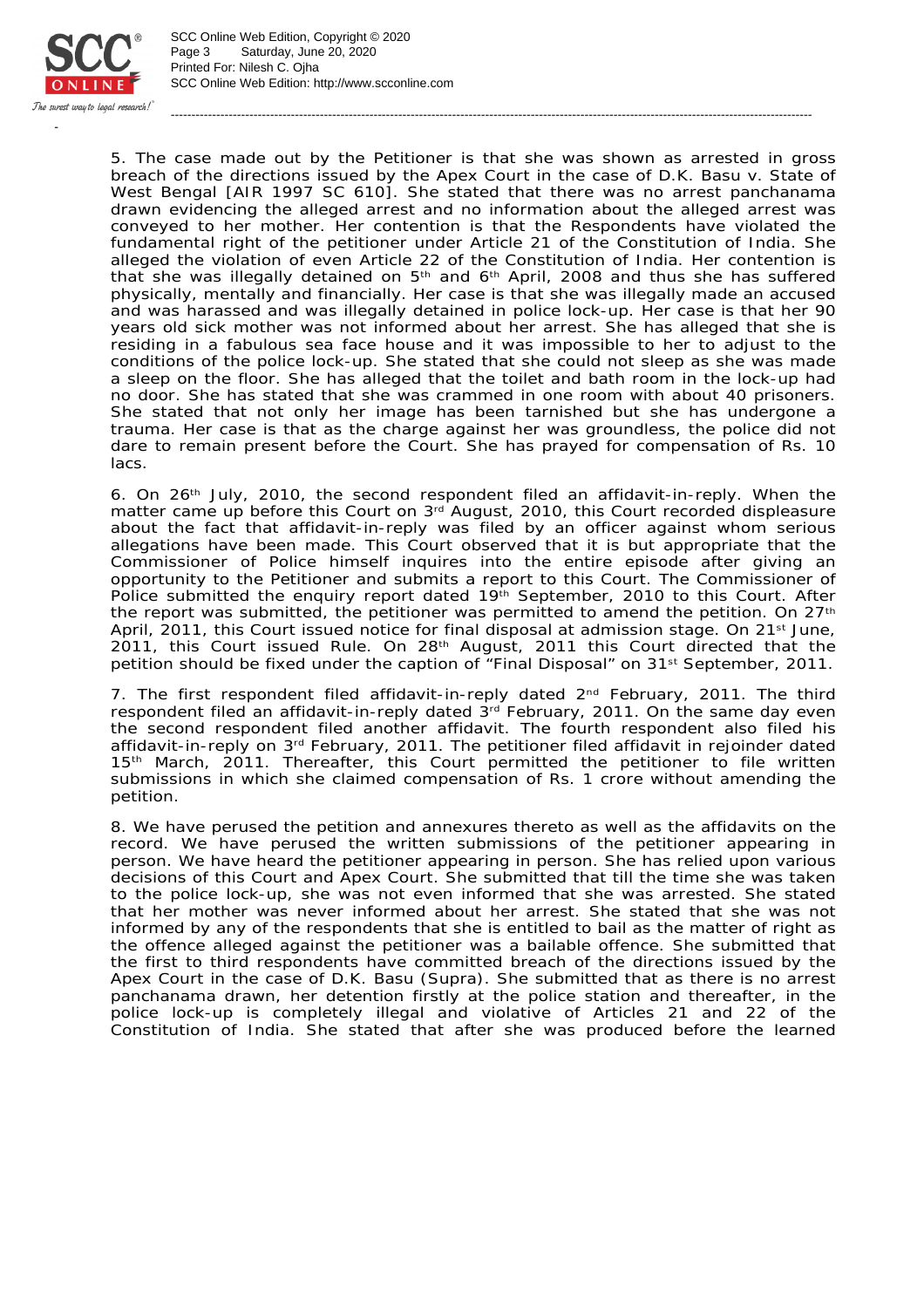

SCC Online Web Edition: http://www.scconline.com Printed For: Nilesh C. Ojha Page 4 Saturday, June 20, 2020 SCC Online Web Edition, Copyright © 2020

Magistrate, she was informed by some one to apply for bail in a particular manner and accordingly she wrote an application on which she was granted bail. She criticized the report dated 19<sup>th</sup> September, 2010 submitted by the Commissioner of Police. She submitted that no proper action has been taken against the first and third respondents. She pointed out that in a case where a retired Judge of the Apex Court was granted compensation of Rs. 100 crores for defamation, this Court granted stay subject to deposit of Rs. 20 crores which order has been confirmed by the Apex Court. She, therefore, submitted that she is entitled to compensation of Rs. 1 crore.

-----------------------------------------------------------------------------------------------------------------------------------------------------------

9. The learned counsel appearing for the first to third respondents made submission as regard the conduct of the petitioner by making a reference to affidavit of the first respondent. He submitted that when a notice under Section 149 of the Code of Criminal Procedure, 1973 was issued to the petitioner, she has made false and unjustified allegations against the first respondent. He invited our attention to the entry made by the second respondent in the station diary at 5.35 p.m. on  $5<sup>th</sup>$  April, 2008. He submitted that the entry is made regarding the arrest of the petitioner in exercise of powers under Section 79 of the said Act of 1951. He pointed out that the entry records that though the petitioner was told to deposit "compromise amount", she did not pay the amount. He submitted that this reference is to the information given to the petitioner that she is entitled to apply bail. He stated that in terms of the guidelines issued by the Apex Court, the Petitioner was immediately taken to Nair Hospital for medical check-up and was produced before the learned Magistrate on the next date in the afternoon. He submitted that in the remand application made by the second respondent, the ground on which the petitioner has been arrested has been disclosed. He stated that the fact that the petitioner applied for bail shows that the petitioner was fully aware of her rights. He submitted that the Petitioner's mother was immediately informed about the arrest as reflected from the entry made in the station diary. He submitted that the first respondent left the police station at about 5.30 p.m and therefore he is not responsible for what transpired in the police station after 5.30 p.m. He submitted that there is no illegality committed by the first and second Respondents. He submitted that the fact that the petitioner is discharged is no ground to claim compensation. The learned counsel further pointed out that as far as the third respondent is concerned, he has played no role. He stated that the affidavit filed by the third respondent discloses that at the relevant time the third respondent was discussing some pending work with the officers and in order to avoid getting disturbed, he told the petitioner to wait outside his chamber for some time. He stated that he called the petitioner to his chamber and told her that if she had any grievance, she should meet the duty officer and senior inspector on the ground floor of the police station. He stated that thereafter the petitioner has never complained to the third respondent. The learned counsel also pointed out the factual statements made by the second respondent which disclose that there is no illegality committed by any of the respondents. We have heard the learned counsel appearing for the fourth Respondent. However, we are not dealing with his submission as the petitioner appearing in person fairly stated that she does not desire to make any grievance against the fourth respondent. We have also heard the learned A.P.P for the State. Relying upon the affidavits on record, she contended that no illegality has been committed by the Respondents.

10. We have heard the petitioner appearing in person by way of rejoinder. She reiterated that this was a case of gross violation of Article 21 of the Constitution of India. She submitted that her case will have to be treated on par with the case of the retired Judge of the Apex Court who has been awarded compensation of Rs. 100/ crores.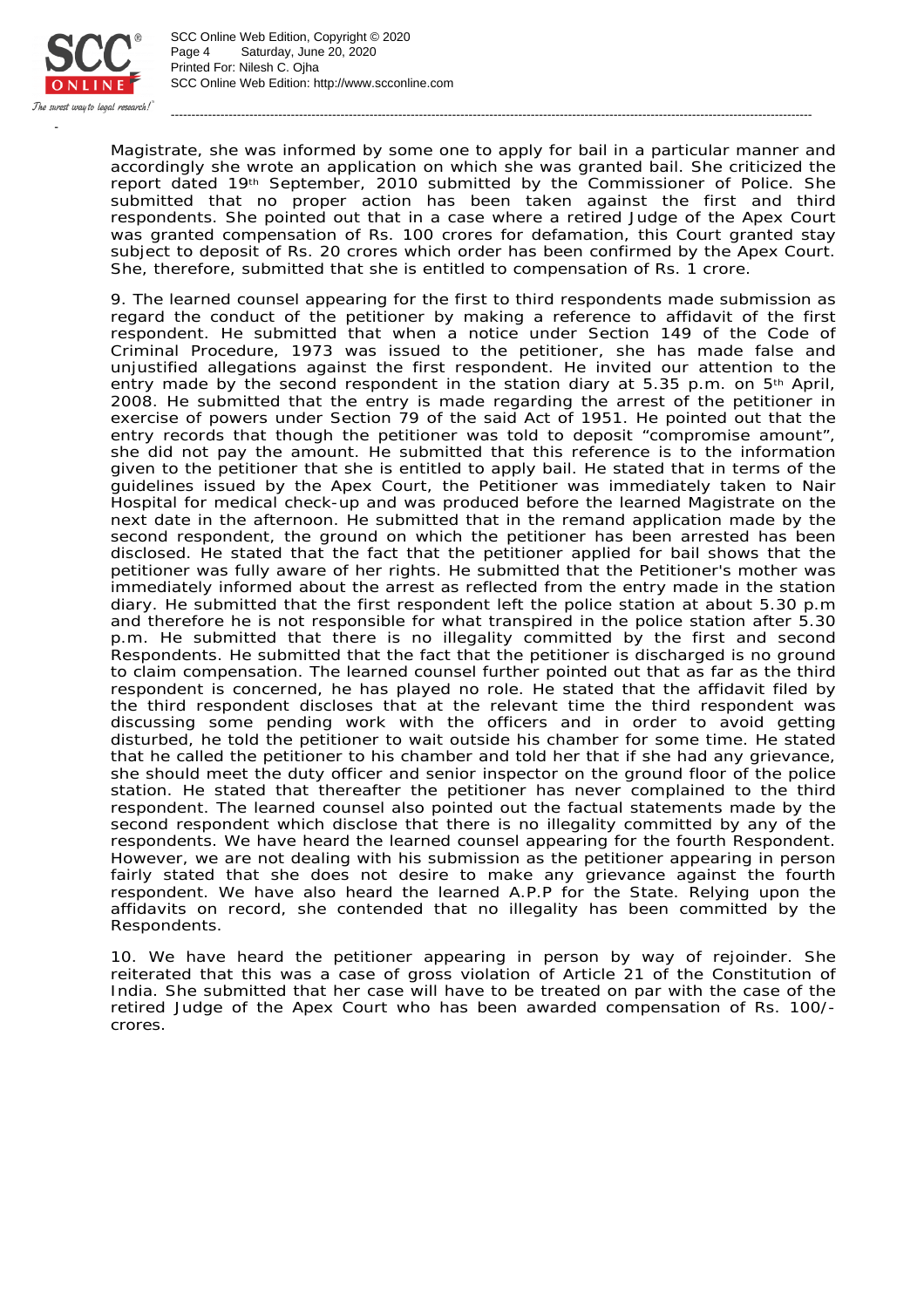

11. We have given careful consideration to the submissions. Before averting to the factual details of the case, a reference will have to be made to the decision of the Apex Court in the case of *D.K. Basu* (Supra). A reference will have to be made to what is held in paragraph Nos. 34 to 36 which reads thus:

-----------------------------------------------------------------------------------------------------------------------------------------------------------

*"34. In addition to the statutory and constitutional requirements to which we have made a reference, we are of the view that it would be useful and effective to structure appropriate machinery for contemporaneous recording and notification of all cases of arrest and detention to bring in transparency and accountability. It is desirable that the officer arresting a person should prepare a memo of his arrest at the time of arrest in the presence of at least one witness who may be a member of the family of the arrestee or a respectable person of the locality from where the arrest is made. The date and time of arrest shall be recorded in the memo which must also be countersigned by the arrestee.*

*35. We, therefore, consider it appropriate to issue the following requirements to be*  followed in all cases of arrest or detention till legal provisions are made in that behalf *as preventive measures:*

*(1) The police personnel carrying out the arrest and handling the interrogation of the arrestee should bear accurate, visible and clear identification and name tags with their*  designations. The particulars of all such police personnel who handle interrogation of *the arrestee must be recorded in a register.*

*(2) That the police officer carrying out the arrest of the arrestee shall prepare a memo of arrest at the time of arrest and such memo shall be attested by at least one witness, who may either be a member of the family of the arrestee or a respectable person of the locality from where the arrest is made. It shall also be countersigned by the arrestee and shall contain the time and date of arrest.*

*(3) A person who has been arrested or detained and is being held in custody in a police station or interrogation centre or other lock-up, shall be entitled to have one friend or relative or other person known to him or having interest in his welfare being*  informed, as soon as practicable, that he has been arrested and is being detained at *the particular place, unless the attesting witness of the memo of arrest is himself such a friend or a relative of the arrestee.*

*(4) The time, place of arrest and venue of custody of an arrestee must be notified by the police where the next friend or relative of the arrestee lives outside the district or town through the Legal Aid Organisation in the District and the police station of the area concerned telegraphically within a period of 8 to 12 hours after the arrest.*

*(5) The person arrested must be made aware of this right to have someone informed of his arrest or detention as soon as he is put under arrest or is detained.*

*(6) An entry must be made in the diary at the place of detention regarding the*  arrest of the person which shall also disclose the name of the next friend of *the person who has been informed of the arrest and the names and particulars of the police officials in whose custody the arrestee is.*

*(7) The arrestee should, where he so requests, be also examined at the time of his arrest and major and minor injuries, if any present on his/her body, must be recorded at that time. The "Inspection Memo" must be signed both by the arrestee and the police officer effecting the arrest and its copy provided to the arrestee.*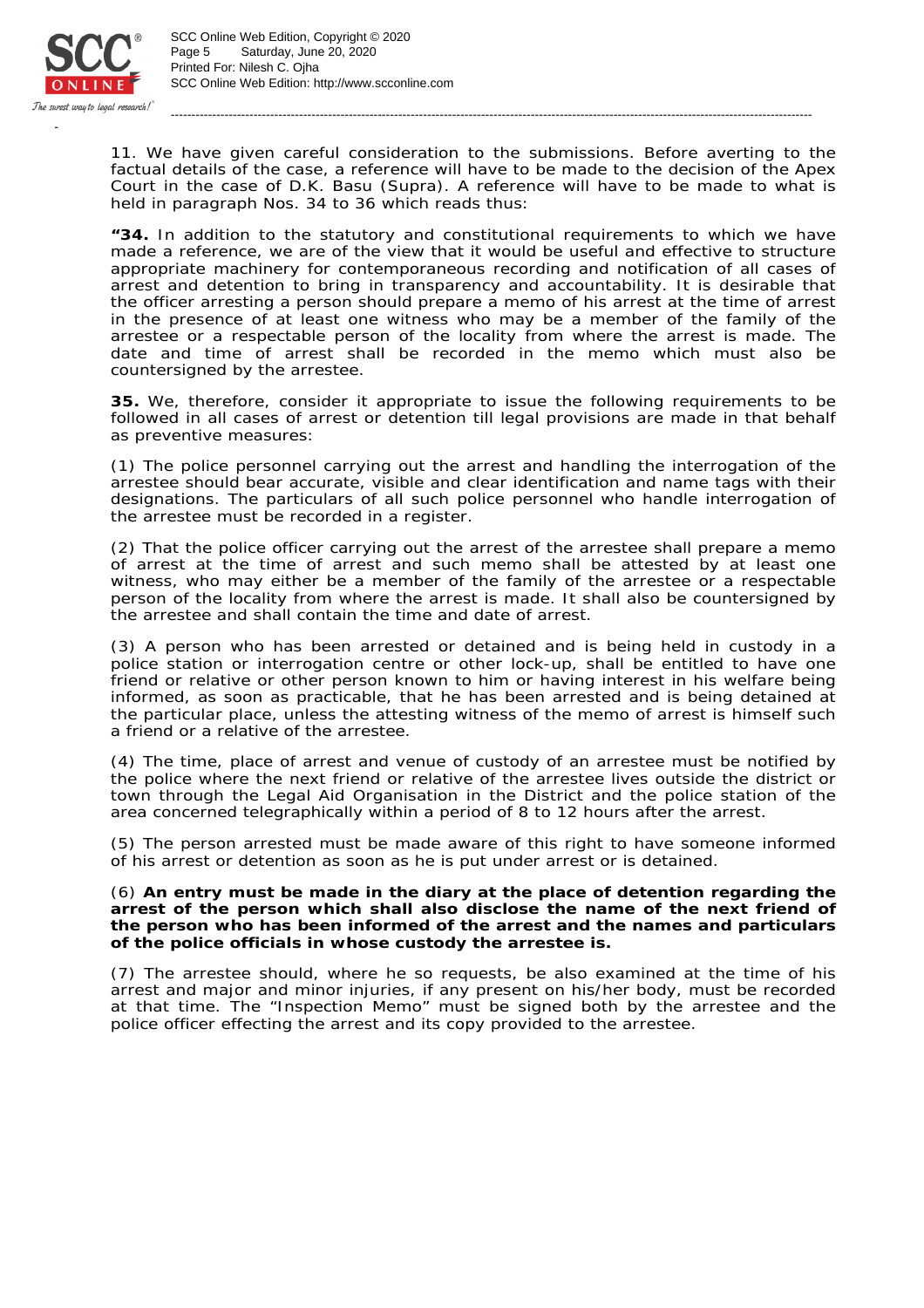

*(8) The arrestee should be subjected to medical examination by a trained doctor every 48 hours during his detention in custody by a doctor on the panel of approved doctors appointed by Director, Health Services of the State or Union Territory concerned. Director, Health Services should prepare such a panel for all tehsils and districts as well.*

-----------------------------------------------------------------------------------------------------------------------------------------------------------

*(9) Copies of all the documents including the memo of arrest, referred to above, should be sent to the Illaqa Magistrate for his record.*

*(10) The arrestee may be permitted to meet his lawyer during interrogation, though not throughout the interrogation.*

*(11) A police control room should be provided at all district and State headquarters, where information regarding the arrest and the place of custody of the arrestee shall be communicated by the officer causing the arrest, within 12 hours of effecting the arrest and at the police control room it should be displayed on a conspicuous notice board.*

36. Failure to comply with the requirements hereinabove mentioned shall *apart from rendering the official concerned liable for departmental action, also render him liable to be punished for contempt of court and the proceedings for contempt of court may be instituted in any High Court of the country, having territorial jurisdiction over the matter."*

#### *(Emphasis added)*

In the case of *Sheela Barse* v. *State of Maharashtra* ([1983] 2 SCC 96), the Apex Court issued certain directions. The relevant part of paragraph 4 of the decision reads thus:

"(iii) Whenever a person is arrested by the police without warrant, he must be immediately informed of the grounds of his arrest and in **case of every arrest it must immediately be made known to the arrested person that he is entitled to apply for bail."**

# (Emphasis added)

12. The first issue to be considered is whether the directions given by the Apex Court in the case of *D.K. Basu* (Supra) and *Sheela Barse* (supra) have been complied with. In the present case, it is not disputed that the offence punishable under Section 117 read with Section 112 of the said Act of 1951 is a bailable offence. Sections 112 and 117 of the said Act of 1951 reads thus:

*"112. Misbehaviour with intend to provoke a breach of the peace. - No person shall use in any street or public place any threatening, abusive or insulting words or behaviour with intent to provoke a breach of the peace or whereby a breach of the peace may be occasioned.*

*117. Penalties for offenders under Sections 99 to 116.- Any person who contravenes any of the provisions of section 99 to 116 (both inclusive) shall, on conviction, be punished with the fine which may extend to [twelve hundred rupees]."*

Thus, the only penalty for the contravention of Section 112 is fine which may extend to Rs. 1200/-. In the present case, it is alleged by the first to third respondents that the Petitioner was arrested without warrant in exercise of power under Section 79 of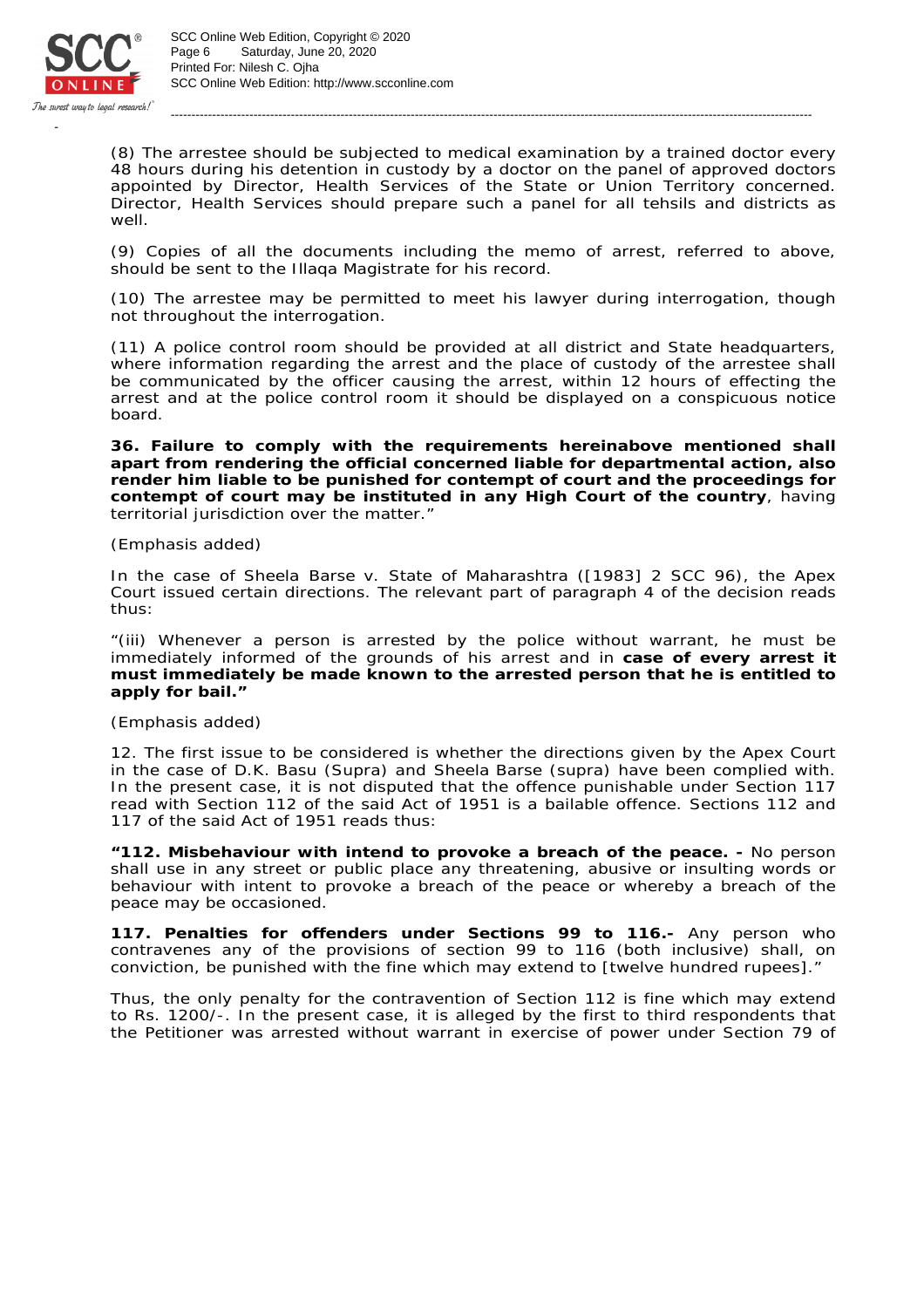

# the said Act of 1951 which reads thus:

*"79. Power of Police to arrest without warrant when certain offences committed in his presence. - Any Police Officer may, without an order from a Magistrate and without a warrant, arrest any person committing in his presence any offence punishable under Section 117 or Section 125 or Sectin 130 or sub-clause (i), (iv) or (v) of section 131 or clause (i) of section 135 in respect of contravention of any order made under section 39 or 40."*

In the light of the averments made in the petition that till the petitioner was taken to Azad Maidan police lock-up, she was not informed about the fact that she was arrested, a reference will have to be made to the affidavits filed on record. The affidavit which is filed first in point of time is dated  $25<sup>th</sup>$  July, 2010 by the second respondent. In paragraph No. 3 of the affidavit, the second respondent has stated that:

*"3. I say that I was attached to Gamdevi Police Station from 2006 to 2009. I further say that on 5.4.2008 from 8.00 a.m. to 8.00 p.m., I was assigned the duty "of the Station House Officer in Gamdevi Police Station, Mumbai. On the said date, at about 17.00 hrs. the Petitioner came at the Gamdevi Police Station and started using abusive*  language to the Police. Hence, she was kept on continuing her activities, hence, she *was taken into custody under section 79 of Bombay Police Act and action vide LAC No. 996/2008 under sections 112, 117 of Bombay Police Act was taken against her. I further say that she was apprised of her arrest and she was informed to deposit cash surety to the tune of Rs. 1200/- and to produce surety in her favour, however she refused the same, hence, the information was given to her mother namely Mrs. Savitribai A. Sippy over telephone. Thereafter, she was sent to Nair Hospital along with a lady Police Constable namely Ms. Paresh bearing B. No. 1332 for medical check up and thereafter, she was kept at Lock up Room at Azad Maidan Police Station Ladies Lock up room. I say that necessary Station Diary Entry bearing No. 40 dated 5.4.2008 was recorded at Gamdevi Police Station. I crave leave to refer to and rely upon the copy of the Station Diary Entry bearing No. 40 dated 5.4.2008, kept at Gamdevi Police Station, Mumbai as and when required by this Hon'ble Court. I respectfully say and submit that at the time of making the said entry, it is specifically mentioned that she may make complaint application to the higher authorities for the purpose of damage to the police."*

#### (emphasis added)

Thus, the case of the second respondent is that the petitioner was taken in custody in exercise of powers under Section 79 of the said Act of 1951 in connection with LAC No. 996 of 2008 under Section 112 read with Section 117 of the said Act of 1951. In the affidavit, the statement is that the petitioner was immediately apprised of her arrest and she was informed to deposit cash security to the tune of Rs. 1200/- and to produce a surety. The second respondent has relied upon entry No. 40 recorded at 17.35 in the station diary. It must be noted that it is an admitted position in the present case that there was no arrest panchanama or memo drawn and there was no entry made in the arrest register of the police station. In the station diary entry made at 17.35 p.m., it is recorded that the petitioner visited the police station at 17.00 hours and it is alleged that she started shouting by using improper words as regards offence registered against her with the same police station. It is alleged that she misbehaved and created a scene. It is further stated in the said entry that in exercise of power conferred on the second respondent under Section 79 of the said Act of 1959, the petitioner was taken in custody and was referred to the Nair Hospital for medical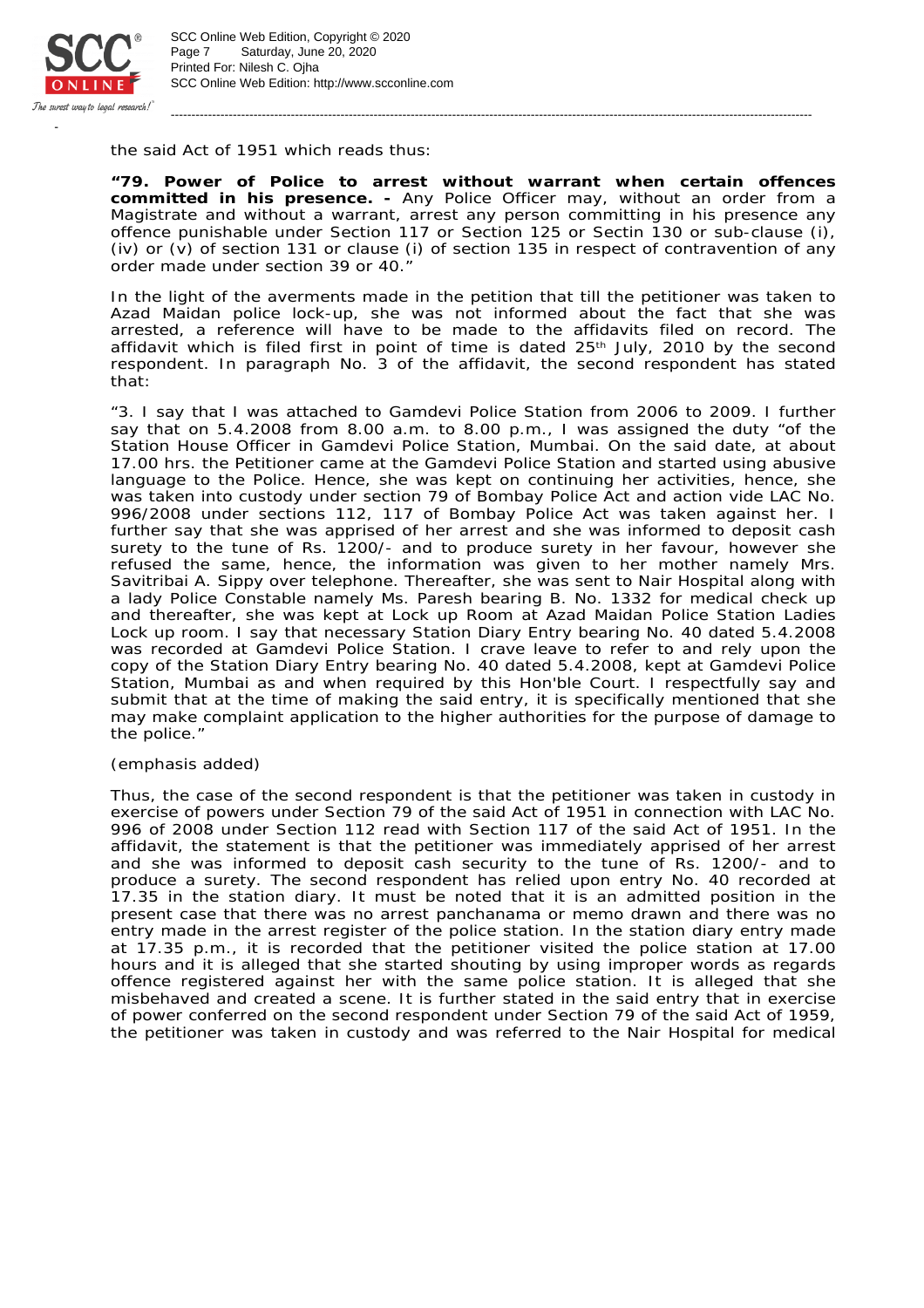

SCC Online Web Edition: http://www.scconline.com Printed For: Nilesh C. Ojha Page 8 Saturday, June 20, 2020 SCC Online Web Edition, Copyright © 2020

check up. It is further stated that she was apprised of the offence alleged against her and she was told to deposit an amount for compromise/compounding (in marathi language "tadjod rakkam"). It is alleged that she declined to deposit the said amount and therefore, her mother Savitribai was telephonically informed about her arrest. It is pertinent to note that it is not even alleged in the long station diary entry made that the petitioner used threatening, abusive or insulting words or behaved with intent to provoke breach of peace or whereby a breach of peace may be an occasioned. There is no reference to any breach of peace in the station diary. In the further part of the same entry, it is alleged that there were complaints of the local residents against the petitioner. It is alleged that the petitioner has been making false allegations against the police and it is specifically alleged that the petitioner gets offended by the action take against her and makes a complaint against the second respondent thereby causing loss to the second respondent. It is specifically stated that it is only in view of this conduct of the petitioner that the entry was being made in the station diary. Thus the reason for making such entry in the station diary is that the Petitioner has a tendency of complaining against the police and especially against the second respondent. Apart from this entry, there is no separate entry of the arrest of the petitioner.

-----------------------------------------------------------------------------------------------------------------------------------------------------------

13. At this stage, a reference will have to be made to the affidavit of the first respondent who was posted at the relevant time as Inspector of Police in Gamdevi police station. He has made a reference to the complaints/N.C. complaints lodged against the petitioner and notice under Section 149 of the said Code issued by him to the Petitioner. He stated that on 4<sup>th</sup> April, 2008, one Aarti Chhabria and her mother came to the police station with a complaint of assault and abuse by the petitioner. After some time, even the petitioner came to the police station with a complaint against the said Aarti Chhabria and others regarding assault and abuse over car parking in the premises of a housing society. He has stated that PSI Mane after hearing both the parties referred both the parties to Nair Hospital for medical examination. It is alleged that both the parties went to the Nair Hospital, but they did not return. He further stated that after examining the witnesses and after considering the medical papers, the said PSI Mane submitted a report to him. In clause "F" of paragraph 3 of the affidavit, the first respondent has stated thus:

*"F)…..*

Thereafter on the evening of 5<sup>th</sup> April, 2008 the Petitioner attended the Gamdevi Police *Station and started making enquiry as to what happened to her complaint and why inspite of the fact that she has given a serious complaint which discloses cognizable* and non cognizable offence, police did not register her case and her F.I.R. to that *effect. The Respondent No. 2 was then the duty officer who called for all the papers and after examination of the same brought to her notice that so far as investigation carried out by PSI Mane and as per my endorsement no offence of cognizable nature was disclosed on both the complaints and therefore her complaint will be recorded as N.C. complaint. The petitioner therefore started making all sorts of allegations against the officers of Gamdevi Police Station. She threatened by shouting at Respondent No. 2 that she will complaint against every body to Joint Commissioner of Police. The Respondent No. 2 politely told her that he cannot register the the F.I.R. as there is nothing on record to substantiate her say in her complaint and if she is aggrieved by not registration of the offence, she should approach higher authority. The Petitioner then came to my cabin and complained me against the act of the Respondent No. 2. I again told her that since the investigation conducted by PSI Mane shows that no cognizable offences was disclosed as per the complaint, Gamdevi Police Station cannot register her case or record her F. I. R. This again enraged her as she already had a*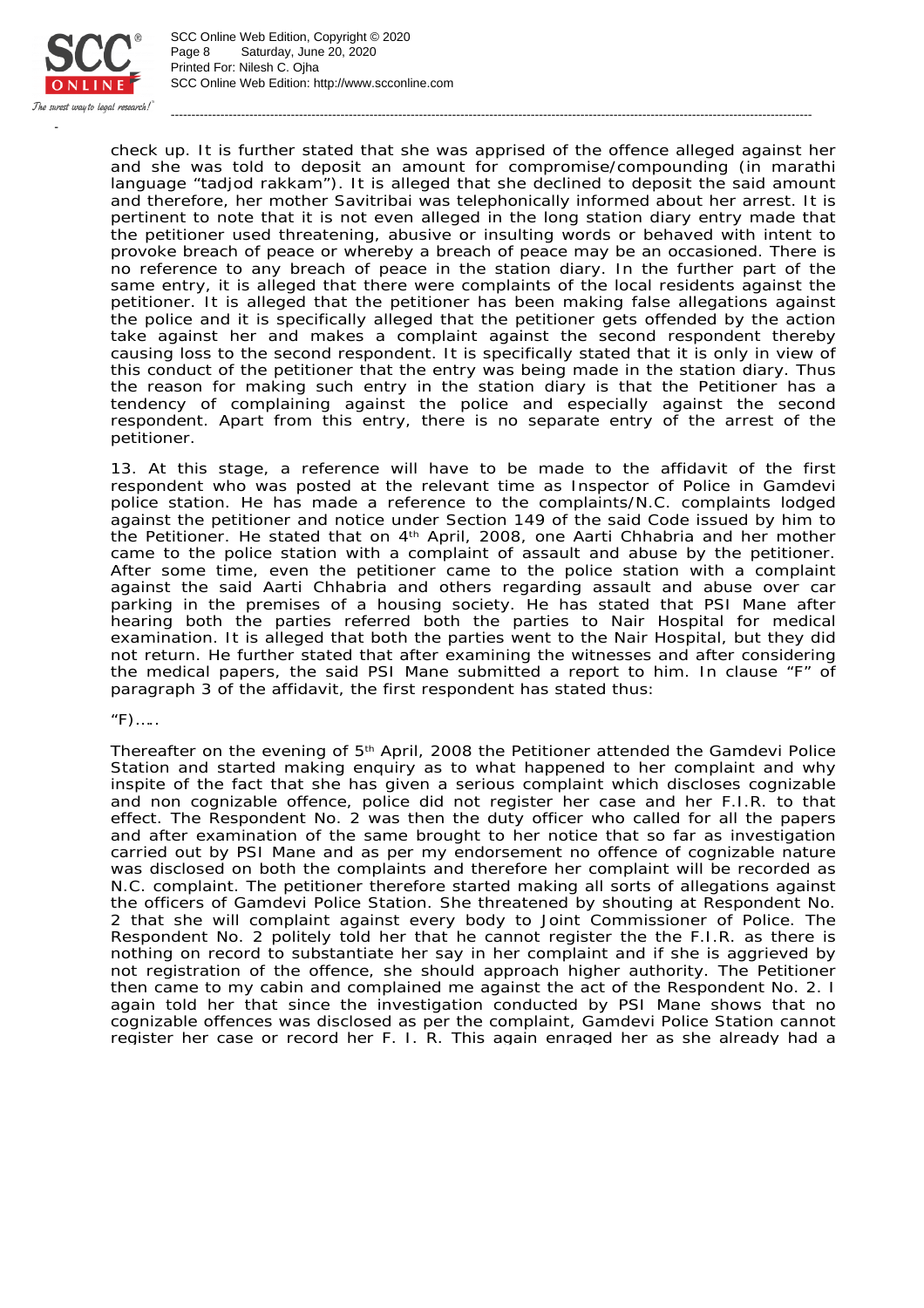

*grudge against me, she started making several statements against me and she told me that she will now complaint to Joint Commissioner of Police (Crime) Shri Rakesh Maria against me and other officers."*

-----------------------------------------------------------------------------------------------------------------------------------------------------------

In clause "G" of the same paragraph, he stated that he was granted permission to leave the police station at 5.30 p.m. However, in clause "H" he has stated thus:

*"H)…*

*Thereafter the Petitioner was explained the ground of her arrest and she was told that she will be arrested in a bailable offence and she can be released on payment of the*  bail amount of Rs. 1,200/- however she refused. Thereafter, she was referred to the *Nair Hospital for medical examination as well as Constable Mukesh Raghav Palav was deputed to give intimation of her arrest to her mother. Since the Gamdevi Police Station had no women lock up cell, she was sent with proper guard to the Azad Maidan Police Women Lock Up Cell, for her production before the Ld. Magistrate who attends Holidays' Remands."*

Thus, in the first affidavit filed by the second respondent, he came out with the case that the petitioner was informed to deposit cash surety to the tune of Rs. 1200/- and to produce a surety. In the affidavit of the first respondent, he has stated that the Petitoner was informed that she can be released on payment of bail amount of Rs. 1200/. He has not stated that the petitioner was told to produce surety. The station diary entry made at 17.35 hours which is referred to above does not record that the petitioner was informed that she has a right to seek bail. It is merely stated therein that the petitioner was told to deposit compounding/compromise amount which she declined to pay. Even by going the case of the second respondent that he made the entry at 17.35 hours in the station diary, the said entry makes no reference to the offer given to the petitioner to enlarge her on bail on payment of cash surety. It is pertinent to note that the maximum penalty for contravention of Section 112 of the said Act of 1951 is fine to the extent of Rs. 1200/-. The station diary records that the petitioner was told to deposit the amount which was required for compounding the offence. The entry in the station diary has been made earliest in point of time which does not record that the petitioner was informed about her right to seek bail. What is stated in the affidavits of the first and second respondents referred to above is not only an afterthough but there is an inconsistency in the versions of the said two respondents. It is further necessary to note that on  $3<sup>rd</sup>$  February, 2011, the second respondent filed another affidavit wherein it is merely mentioned that:

# *"1) (A)….*

*I further submit that as per the procedure she was informed the ground of arrest and it was also necessary that before she should be sent further on her refusal to furnish surety, she should be medically examined."*

Thus, the second respondent who allegedly made the diary entry has come out with another version in the subsequent affidavit. As far as the affidavit of third respondent is concerned, he has stated nothing on this aspect. Going by the station diary entry which is made earliest in point of time, and the inconsistent versions of the first and second Respondents, the only conclusion which can be recorded is that the petitioner was never informed that she has a right to seek bail and on the contrary, the petitioner was told to deposit the requisite amount for compounding the alleged offence.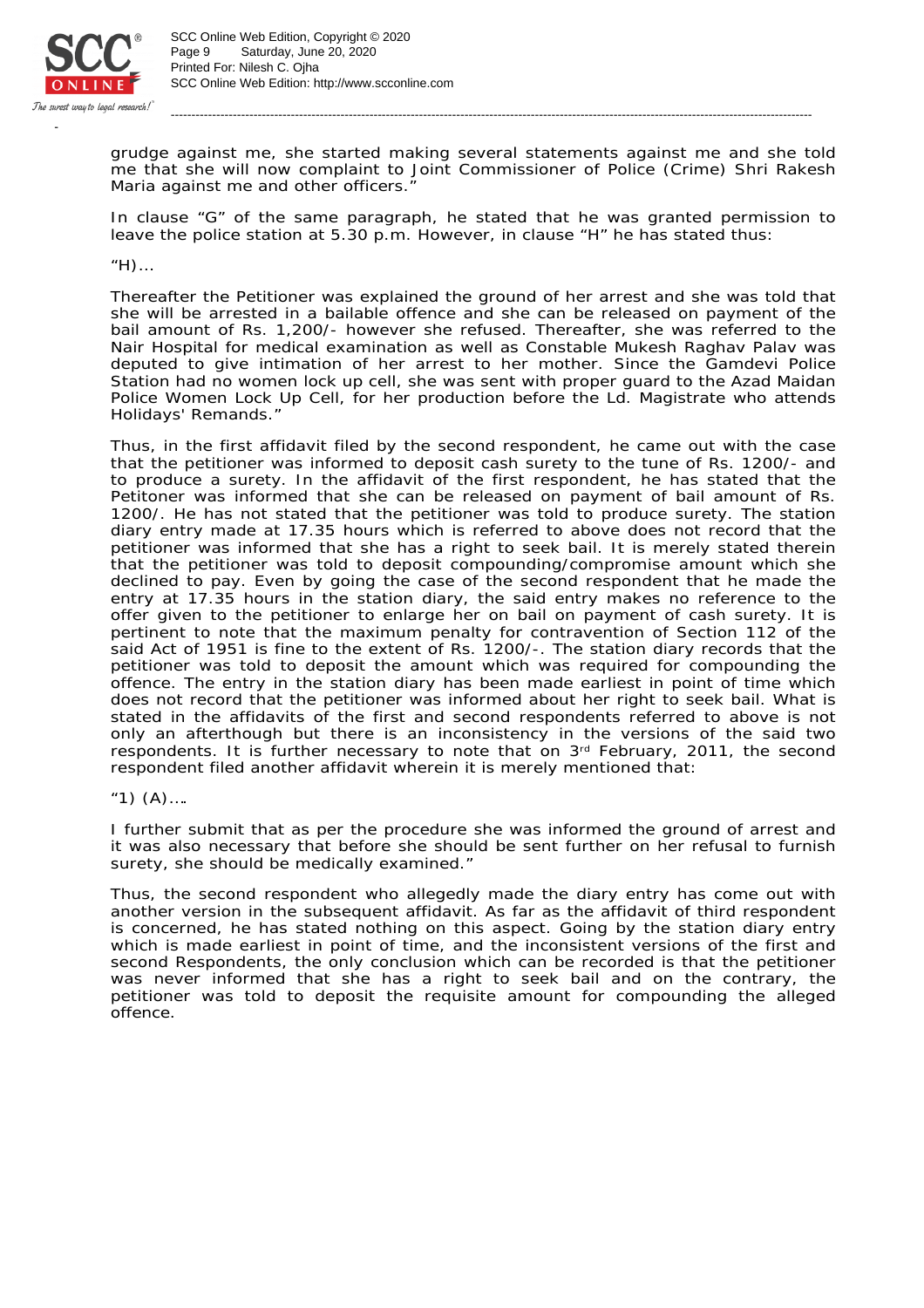

SCC Online Web Edition: http://www.scconline.com Printed For: Nilesh C. Ojha Page 10 Saturday, June 20, 2020 SCC Online Web Edition, Copyright © 2020

14. There is one more serious aspect which needs to be noted. The entry in the station diary and the first affidavit of the second respondent records that the petitioner's mother was telephonically informed about the arrest of the petitioner. However, the first respondent in clause "H" of paragraph 3 of the affidavit has stated that constable Mukesh Raghav Palav was deputed to give intimation of her arrest to her mother. He has not stated that her mother was intimated about the arrest telephonically. He has not even stated that the said Mukesh Raghav Palav actually gave intimation to the mother and he has merely stated that the said constable was deputed to give information. On the face of it, this stand taken in the affidavit of the first respondent is completely falsified by the entry in the station diary and the statement on oath made by the second respondent in his first affidavit. As far as this aspect is concerned, surprisingly, the second respondent in his subsequent affidavit filed on 3<sup>rd</sup> February, 2011 has stated in paragraph 1A that an intimation was sent to the Petitioner's mother through Police Constable Palve. Thus, it is obvious that the second respondent is not sure in what manner the intimation was given. It is pertinent to note that the first and second respondents are represented by the same advocate. To the affidavit of fourth respondent, he has annexed enquiry report dated  $19<sup>th</sup>$  September, 2010 submitted by the Commissioner of police and in the enquiry report, it is stated that the Commissioner has recorded the statements of all the police officers. From the said order, it appears that the first and second respondents did not not take a stand before the Commissioner that a police constable was deputed to inform the petitioner's mother about her arrest. On this aspect clause (iii) of the order of the Commissioner is relevant which reads thus:

-----------------------------------------------------------------------------------------------------------------------------------------------------------

*"(iii) As per the said SDE no. 40, the mother of the arrestee, Smt. Savitri Sippy was informed over telephone regarding the arrest of the Petitioner Miss. Veena Sippy. The Petitioner has, however, alleged that no such information about her arrest was conveyed to her mother.*

*In this regard, statement of Smt. Savitri Sippy was recorded at her residence as she is over 90 years old. On being asked whether she was informed of her daughter's arrest on 05/04/2008 by the Gamdevi Police Station, she has stated that "I don't remember but I don't think so".*

*P.S.I. Waghmare, on other hand, has stated that he had indeed informed the mother of the Petitioner Miss Veena Sippy over the telephone and that the telephone no. was available on police station record of previous complaints given by the Petitioner.*

*In this regard, the complaint given by the Petitioner to the Gamdevi Police Station on 04.04/2008 was checked and it was found containing a telephone no. 23512206. Report has since been obtained from MTNL which shows that the said no. was*  functioning at the residence of the Petitioner Miss Veena Sippy during the relevant *period i.e. April, 2008.*

*In view of above, based on entry made in the Station Diary, it can be presumed that the mother of the Petitioner was informed regarding her arrest."*

It is interesting to note that though the Commissioner has recorded that intimation was given to the mother of the petitioner on telephone number mentioned in the report, neither in the affidavit nor in the said report it is disclosed that a call was made to the said telephone number of the petitioner from a particular telephone connection available at the police station. If the a telephonic intimation was really given to the petitioner's mother, the details such as the telephone number from which the call was made to the petitioner's mother and the time of call should have been disclosed. If the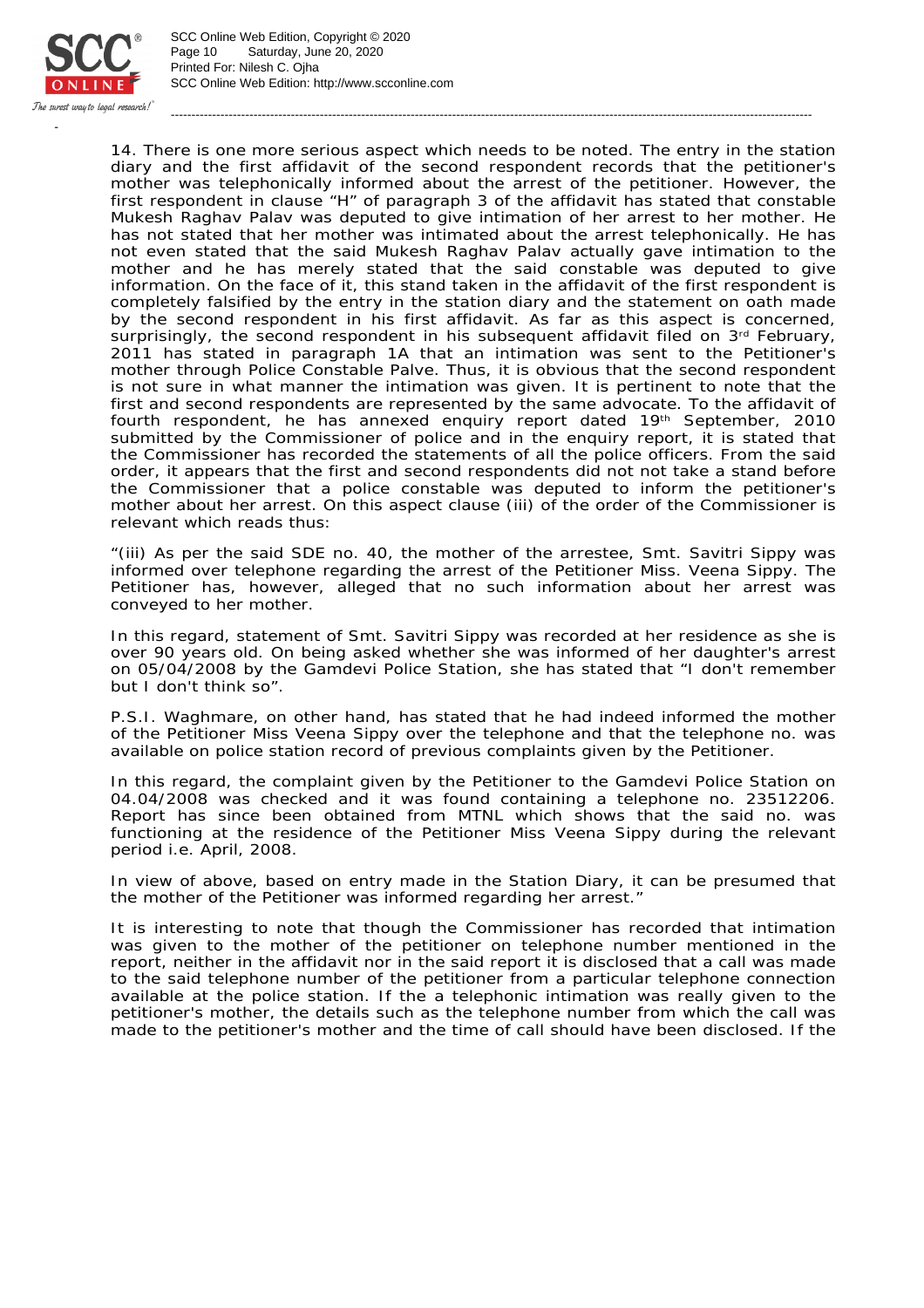

SCC Online Web Edition: http://www.scconline.com Printed For: Nilesh C. Ojha Page 11 Saturday, June 20, 2020 SCC Online Web Edition, Copyright © 2020

Commissioner can obtain a report from MTNL as regards the telephone number of the Petitioner, he could have obtained the call details of the calls made on the said number on the relevant date especially when there is a denial on oath by the Petitioner. Therefore, we are constrained to observe that the case sought to be made out by the first and second respondents that the petitioner's mother was informed about the arrest is not at all true. There is absolutely no material placed on record by any of the respondents to show that the petitioner's mother was informed about the alleged arrest.

-----------------------------------------------------------------------------------------------------------------------------------------------------------

15. Thus, to summarize:

(a) Admittedly there is no arrest memorandum or Panchanama drawn in terms of directions contained in clause 2 of paragraph 35 of the decision of the Apex Court in the case of *D.K. Basu* (Supra);

(b) In terms of clause 4 of the said directions, even an intimation of the arrest of the petitioner was not given to the petitioner's only relative i.e. her mother;

(c) As found by the Commissioner of police, admittedly there was no entry made of the arrest in the arrest register of the police station;

(d) Not only that the Petitioner was not informed about her right of seeking bail, the Petitioner was called upon to deposit the requisite amount for compounding the alleged offence;

(e) The entry No. 40 made in the station diary by the second respondent has been made only because it is alleged that the petitioner was in the habit of making complaints against the police and the second respondent;

(f) The entry made in the station diary does not specifically record that the petitioner contravened section 112 of the said Act of 1951 by a particular conduct and it is merely stated that the Petitioner was taken into custody in exercise of power under section 79 of the said Act of 1951. Even assuming that the the conduct of the Petitioner recorded in the entry is taken as true, it does not make out a case of contravention of Section 112 of the said Act of 1951.

(g) inspite of the opportunities granted by the learned Magistrate, none appeared for the prosecution which lead to discharge of the Petitioner. The order of discharge was not challenged by the State.

16. After the petitioner was medically examined in the Nair Hospital, she was put in Azad Maidan police lock up along with 40 other persons. She remained in the police lock-up till 12.30 p.m. on the next day. She was produced before the learned Magistrate at 12.30 p.m. and thereafter, she was enlarged on bail. Therefore, this is a case of not only gross breach of the directions issued by the Apex Court, but this is a case of gross and flagrant violation of the fundamental right of life and liberty conferred on petitioner by Article 21 of the Constitution of India. The petitioner was illegally and highhandedly detained in the police custody from  $5<sup>th</sup>$  April, 2008 to  $6<sup>th</sup>$ April, 2008. The detention of the petitioner in the police custody is totally unlawful. We must make a note of another serious aspect of the matter. The Division Bench by order dated 30<sup>th</sup> August, 2010 expressed displeasure about the fact that the State Government has chosen to file an affidavit of the second respondent against whom serious allegations have been made. This Court ordered the Commissioner of Police to hold an enquiry. There is no reply filed by the State Government to this Petition. The first to fourth respondents have filed their affidavits. But, they are not represented by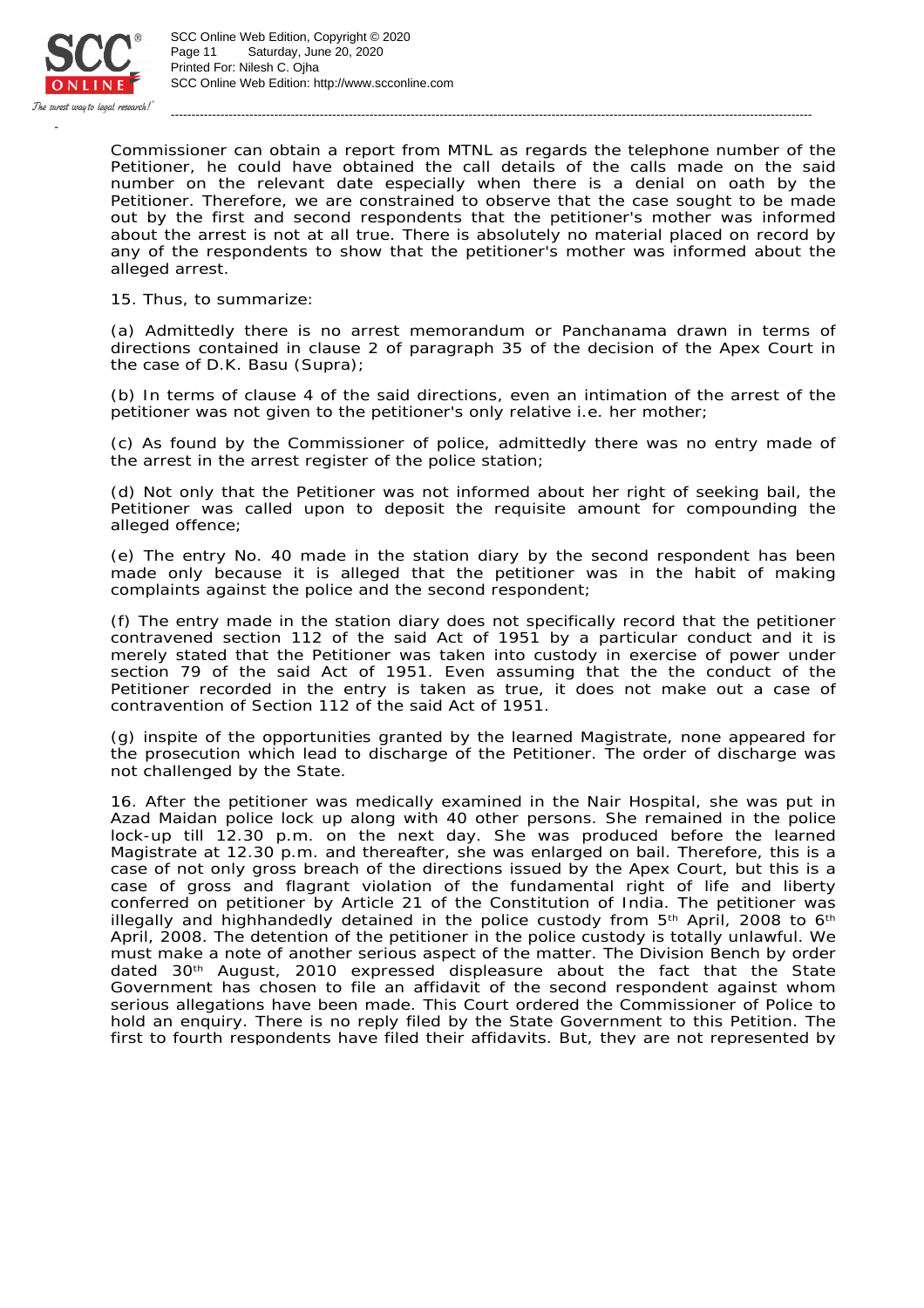

SCC Online Web Edition: http://www.scconline.com Printed For: Nilesh C. Ojha Page 12 Saturday, June 20, 2020 SCC Online Web Edition, Copyright © 2020

the Public Prosecutor and they have engaged their own Advocates.

17. Now, the second question before us is whether the Petitioner is entitled to the compensation and if it is held that the Petitioner is entitled to be compensation, what should be the amount of compensation. Before we deal with this question, it must be reiterated here that we have found that the Petitioner appearing in person was illegally detained without complying with the mandatory directions laid down by the Apex Court in the case of *D.K. Basu* (Supra). The Petitioner had visited the police station for obtaining a copy of the F.I.R. which she was expecting to be registered on the basis of the complaint lodged by her on earlier day. In none of the affidavits and in particular the affidavits of Respondent Nos. 1 and 2, the words allegedly used by the Petitioner have been set out. Neither in the affidavits nor in the entry made in the station diary, the words allegedly uttered by the Petitioner have been set out. The Petitioner who is a woman was detained overnight in police lock-up in connection with alleged offence which was bailable and punishable only with the fine of maximum amount of Rs. 1200/-. This is a case where the gross violation of Article 21 is proved on the face of it and it is incontrovertible. The illegal detention of a women in the Azad Maidan police lock up in this fashion shocks the conscience of this Court.

-----------------------------------------------------------------------------------------------------------------------------------------------------------

18. As far as prayer for compensation is concerned, a reference will have to be made to the decision of the Apex Court in the case of *Neelabati Behera (Smt)* v. *State of Orissa* [1993 (2) SCC 746]. The Apex Court dealt with a claim of compensation in public law on account of the violation of the fundamental rights. In paragraph Nos. 17 and 18 of the decision, the Apex Court has held thus:

*"17. It follows that 'a claim in public law for compensation' for contravention of human rights and fundamental freedoms, the protection of which is guaranteed in the Constitution, is an acknowledged remedy for the enforcement and protection of such rights, and such a claim based on strict liability made by resorting to a constitutional remedy provided for the enforcement of a fundamental right is 'distinct from, and in*  addition to, the remedy in private law for damages for the tort' resulting from the *contravention of the fundamental right. The defence of sovereign immunity being inapplicable, and alien to the concept of guarantee of fundamental rights, there can be no question of such a defence being available in the constitutional remedy. It is this principle which justifies award of monetary compensation for contravention of fundamental rights guaranteed by the Constitution, when that is the only practicable mode of redress available for the contravention made by the State or its servants in purported exercise of their powers, and enforcement of the fundamental right is claimed by resort to the remedy in public law under the Constitution by recourse to Articles 32 and 226 of the Constitution. This is what was indicated in Rudul Sah and is the*  basis of the subsequent decisions in which compensation was awarded under *Articles 32 and 226 of the Constitution, for contravention of fundamental rights.*

18. A useful discussion on this topic which brings out the distinction between the *remedy in public law based on strict liability for violation of a fundamental right enabling award of compensation, to which the defence of sovereign immunity is inapplicable, and the private law remedy, is to be found in Ratanlal & Dhirajlal's Law of*  Torts, 22<sup>nd</sup> Edition, 1992, by Justice G. P. Singh, at pages 44 to 48."

# (emphasis added)

In paragraph Nos. 20 and 22 of the said decision, it is held thus: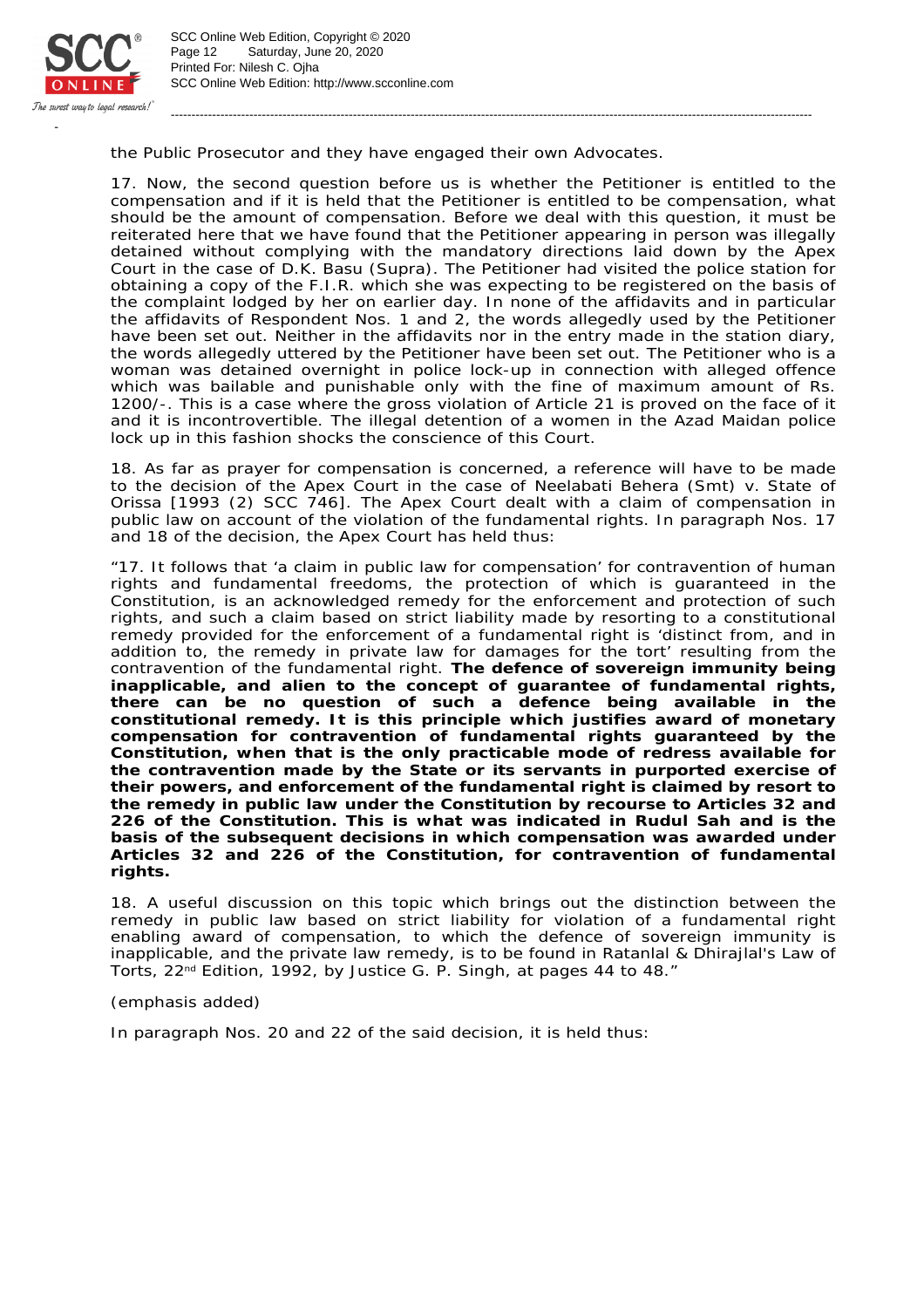

SCC Online Web Edition: http://www.scconline.com Printed For: Nilesh C. Ojha Page 13 Saturday, June 20, 2020 SCC Online Web Edition, Copyright © 2020

*"20. We respectfully concur with the view that the court is not helpless and the wide powers given to this Court by Article 32, which itself is a fundamental right, imposes a constitutional obligation on this Court to forge such new tools, which may be necessary for doing complete justice and enforcing the fundamental rights guaranteed in the Constitution, which enable the award of monetary compensation in appropriate cases, wherein that is the only mode of redress, available. The power available to this Court under Article 142 is also an enabling provision in this behalf. The contrary view would not merely render the court powerless and the constitutional guarantee a mirage, but may, in certain situations, be an incentive to extinguish life, if for the*  extreme contravention the court is powerless to grant any relief against the State, except by punishment of the wrongdoer for the resulting offence, and recovery of *damages under private law, by the ordinary process. If the guarantee that deprivation of life and personal liberty cannot be made except in accordance*  with law, is to be real, the enforcement of the right in case of every *contravention must also be possible in the constitutional scheme, the mode of redress being that which is appropriate in the facts of each case. This remedy in public law has to be more readily available when invoked by the havenotes, who are not possessed of the wherewithal for enforcement of their rights in private law, even though its exercise is to be tempered by judicial restraint to avoid circumvention of private law remedies, where more appropriate."*

-----------------------------------------------------------------------------------------------------------------------------------------------------------

*"22. The above discussion indicates the principle on which the Court's power under Article 32 and 226 of the Constitution is exercised to award monetary compensation for contravention of a fundamental right. This was indicated in Rudul Sah and certain further observations therein adverted to earlier, which may tend to minimise the effect of the principle indicated therein, do not really detract from that principle. This is how the decisions of this Court in Rudul Sah in that line have to be understood and Kasturilal distinguished therefrom. We have considered this question at some length in view of the doubt raised, at times, about the propriety of awarding compensation in such proceedings, instead of directing the claimant to resort to the ordinary process of recovery of damages by recourse to an action in tort. In the present case, on the finding reached, it is a clear case for award of compensation to the petitioner for the custodial death of her son."*

# (emphasis added)

Subsequently, there is a decision of the Apex Court in the case of *Suber Singh* v. *State of Hariyana* [2006 (3) SCC 178]. In paragraph No. 46 of the decision, the Apex Court has summarized the law on the availability of public law remedy for seeking compensation. Paragraph No. 46 reads thus:

*"In case where custodial death or custodial torture or other violation of the rights guaranteed under Article 21 is established, the Courts may award compensation in a proceeding under Article 32 or 226. However, before*  awarding compensation, the Court will have to pose to itself the following *questions: (a) whether the violation of Article 21 is patent and incontrovertible, (b) whether the violation is gross and of an magnitude to shock the conscience of the Court, (c) whether the custodial torture alleged*  has resulted in death or whether custodial torture is supported by medical *report or visible marks or scars or disability. Where there is no evidence of custodial torture of a person except his own statement, and where such allegation is not supported by any medical report or other corroborative evidence, or where there*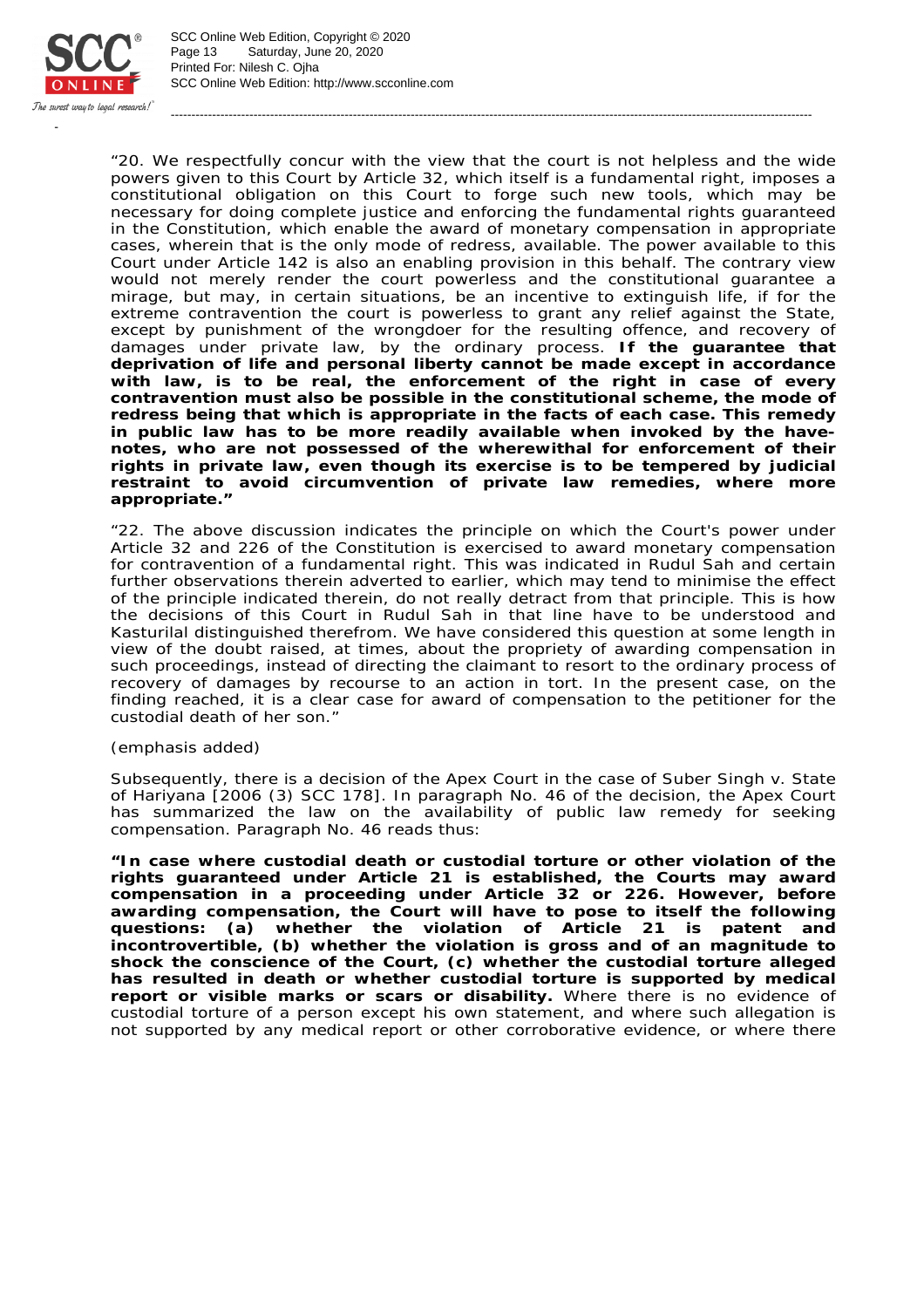

*are clear indications that the allegations are false or exaggerated fully or in part, the Courts may not award compensation as a public law remedy under Article 32 or 226, but relegate the aggrieved party to the traditional remedies by way of appropriate civil/criminal action."*

-----------------------------------------------------------------------------------------------------------------------------------------------------------

There is a recent decision of the Apex Court dated  $9<sup>th</sup>$  September, 2011 in the case of *Raghuvansh Dewanchand Bhasin* v. *State of Maharashtra* (CRIMINAL APPEAL NO. 1758 of 2011). The Apex Court has again made a reference to the law on the aspect of taking recourse to public law remedy for grant of compensation. In paragraph No. 9 of the decision, the Apex Court has observed thus:

*"9. It needs little emphasis that since the execution of a non-bailable warrant directly involves curtailment of liberty of a person, warrant of arrest cannot be issued mechanically, but only after recording satisfaction that in the facts and circumstances of the case, it is warranted. The Courts have to be extra-cautious and careful while directing issue of non-bailable warrant, else a wrongful detention would amount to denial of constitutional mandate envisaged in Article 21 of the Constitution of India. At the same time, there is no gainsaying that the welfare of an individual must yield to that of the community. Therefore, in order to maintain rule of law and to keep the society in functional harmony, it is necessary to strike a balance between an individual's rights, liberties and privileges on the one hand, and the State on the other. In deed, it is a complex exercise. As Justice Cardozo puts it "on the one side is the social need that crime shall be repressed. On the other hand, the social need that law shall not be flouted by the insolence of offence. There are dangers in any choice." Be that as it may, it is for the court, which is clothed with the discretion to determine whether the presence of an accused can be secured by a bailable or non-bailable warrant, to strike the balance between the need of law enforcement on the one hand and the protection of the citizen from highhandedness at the hands of the law enforcement agencies on the other. The power and jurisdiction of the court to issue appropriate warrant against an accused on his failure to attend the court on the date of hearing of the matter cannot be disputed. Nevertheless, such power has to be exercised judiciously and not arbitrarily, having regard, inter-alia, to the nature and seriousness of the offence involved; the past conduct of the accused; his age and the possibility of the absconding."*

In paragraph No. 19, the Apex Court has proceeded to observe thus:

*"The power and jurisdiction of this Court and the High Courts to grant monetary compensation in exercise of its jurisdiction respectively under Articles 32 and 226 of the Constitution of India to a victim whose fundamental rights under Article 21 of the Constitution are violated are thus, wellestablished. However, the question now is whether on facts in hand, the appellant is entitled to monetary compensation in addition to what has already been awarded to him by the High Court. Having considered the case in the light of the fact situation stated above, we are of the opinion that the appellant does not deserve further monetary compensation."*

# (emphasis added)

19. Hence, we hold that the Petitioner can seek compensation on the ground of violation of fundamental right under Article 21 of the Constitution.

20. The present case is a case of patent and uncontroverted violation of Article 21 of the Constitution of India. Now, the question is as to what should be the compensation.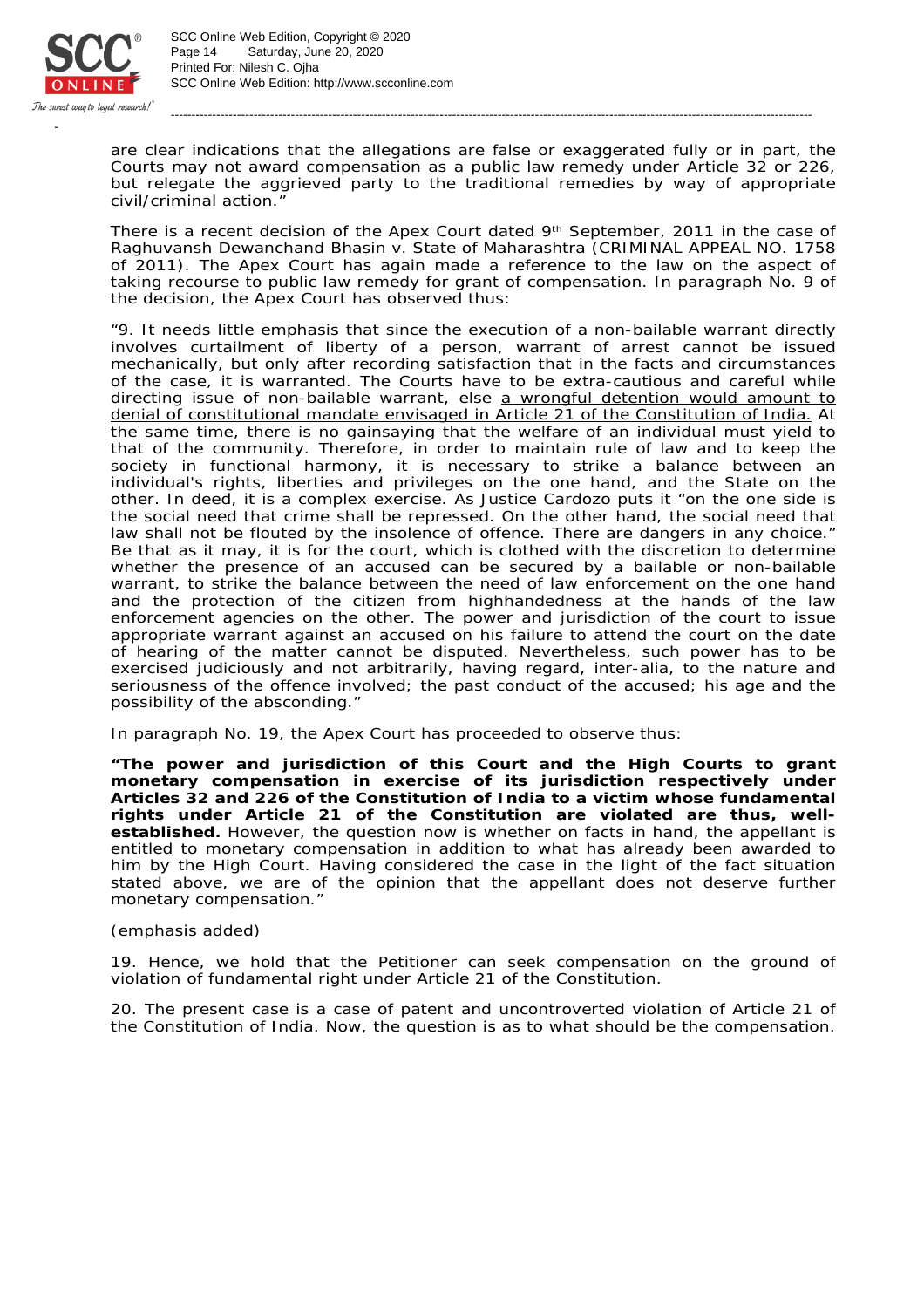

SCC Online Web Edition: http://www.scconline.com Printed For: Nilesh C. Ojha Page 15 Saturday, June 20, 2020 SCC Online Web Edition, Copyright © 2020

The Petitioner appearing in person has placed reliance on the decision of this Court in the case of *Nirmal Bhavarlar Jain* (Supra). This was a case where allegation was made of illegal detention in violation of the directions contained in the decision of the Apex Court in the case of *D.K. Basu* (Supra). This was a case where the Petitioner before the Division Bench of this Court was illegally detained on 8<sup>th</sup> September, 2000 and was enlarged on bail on  $16<sup>th</sup>$  September, 2000. In this case where the Petitioner was unlawfully detained in the year 2000 for a period of eight days was granted compensation of Rs. 1 lac together with interest at the rate of 8% per annum from the date of illegal detention. In the case of *Chandrabhan Rama Dhengle* v. *Indirabai Chandrabhan Dhengle* [1998 (1) Mh.L.J. 235] which was a case of illegal detention of the Petitioner for a period of 63 days in the year 1995, this Court directed payment of compensation of Rs. 50,000/- to the Petitioner. In the case of *Prema Bangar Swamy* v. *State of Maharahshtra* [2004 (2) MH. L. J 993], where an accused was illegally detained for the period of 2 years and 9 months after the Petitioner was acquitted, the Division Bench directed payment of compensation of Rs. 2 lacs. We must state here that the Petitioner in person has relied upon an interim order passed by this Court in First Appeal arising out of a decree passed in a suit. The decree was passed in a suit filed by a retired Judge of the Apex Court wherein he claimed compensation on account of act of defamation. Considering the evidence on record, the Trial Court passed a decree for payment of damages of Rs. 100/- crores. While admitting the Appeal and while considering the prayer for grant of stay, this Court directed the Appellant-Defendant to deposit a sum of Rs. 20/- crores in the Court and to furnish Bank Guarantee for rest of the decretal amount as a condition of grant of stay. However, this Court directed investment of the amount of Rs. 20/- crores till the disposal of the Appeal. The interim order of this Court has been confirmed by the Apex Court. The order of this Court passed in First Appeal arising out of a money decree passed by a regular Civil Court after adjudication cannot be the basis to determine compensation payable to the Petitioner. th

-----------------------------------------------------------------------------------------------------------------------------------------------------------

21. In this Writ Petition under Article 226 of The Constitution of India, we cannot record evidence to quantify the amount of compensation. Notwithstanding the grant of compensation in this public law remedy, the Petitioner can always take recourse to regular remedy available for claiming compensation over and above what is granted by this Court. The Petitioner claimed compensation of Rs. 1/- crore in the written submissions. The said prayer cannot be considered as she has not amended the petition where the claim of Rs. 10,00,000/- has been made. Considering the aforesaid decisions, even the claim of Rs. 10,00,000/- appears to be on the higher side. In the present case we are dealing with the illegal detention of a woman for a period of one day in the year 2008 for commission of a bailable offence punishable with maximum fine of Rs. 1,200/-. Though the Petitioner was arrested in connection with commission of an offence which was admittedly bailable, the Petitioner was not even made aware of her right to be released on bail. The Petitioner's mother was not even informed about the arrest. As stated earlier, without informing the Petitioner about the arrest and without drawing even the arrest panchanama, she was kept in the Azad Maidan police lock up. In the Petition, she has alleged that she was kept in one room along with 40 other persons. She has alleged that the toilet and bath room in the lock-up has no doors. She has alleged that she was suffocated as there was no fresh air in the lock up. These factual assertions which are found in the paragraph Nos. 43 to 49 of the Petition have not been disputed in any of the affidavits filed on record. The Petitioner who is a women had to spend a night in the police lock up along with 40 persons in inhuman conditions. Considering the aforesaid circumstances, we deem it fit to quantify the compensation payable in the present case at Rs. 2,50,000/- with interest thereon at the rate of 8% per annum from  $5<sup>th</sup>$  April, 2008 i.e. the date from which she